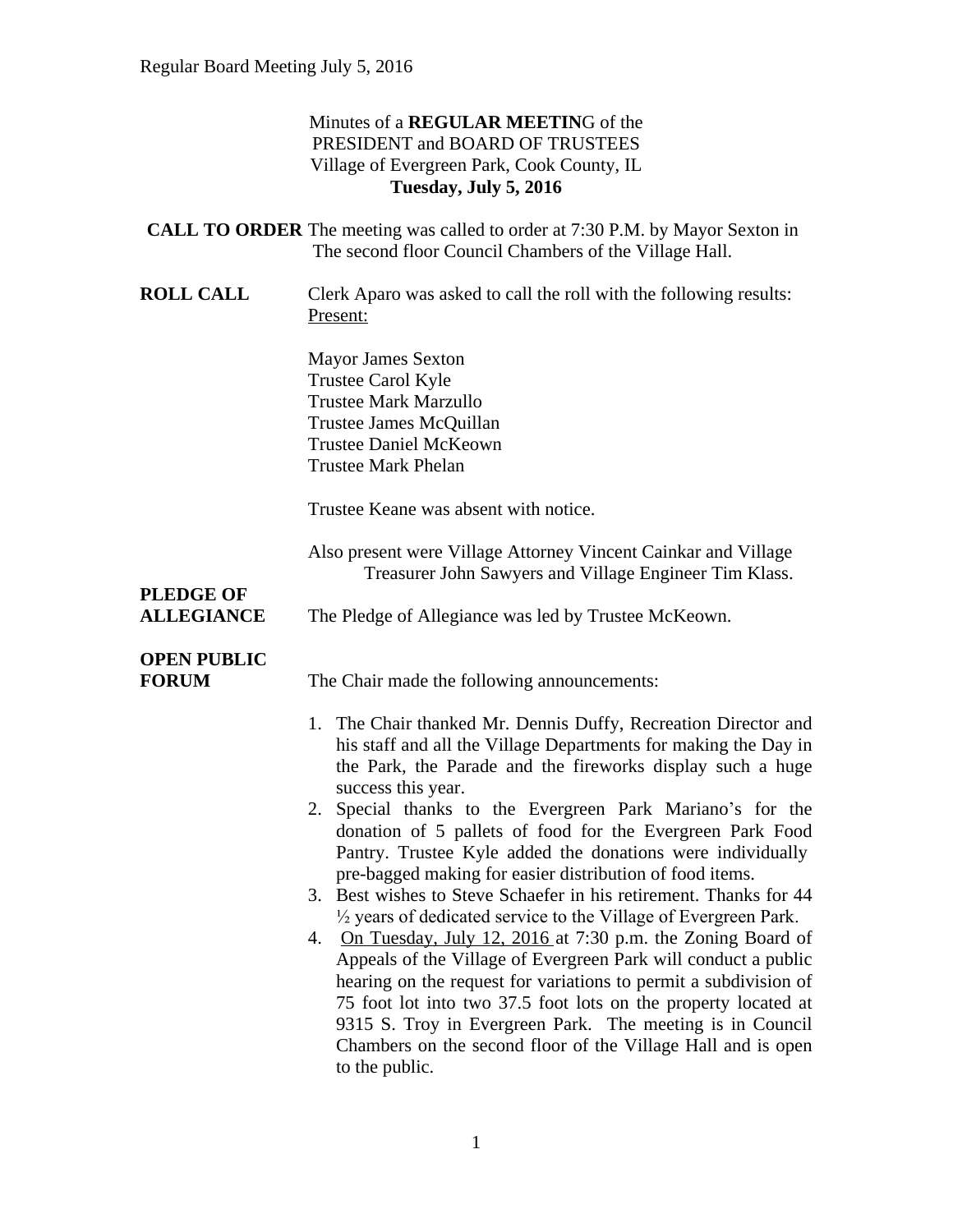- 5. A public hearing will be held on Monday, July 18, 2016 at 7:00 p.m. in the Board Room of the Village Hall on a request for a parking variation and a rear yard setback for the property located at 2952 West 95<sup>th</sup> Street. The Chair added the vacating of Sacramento at 95th Street will also be discussed at this meeting.
- 6. The Carson's store grand opening is ahead of schedule and is tentatively scheduled for Wednesday, September 14, 2016. A special promotion (details to follow) will be offered to raise funds for the new senior mini bus.
- 7. A free concert in The Park featuring Evergreen Park's own, entertainer, Perry Danos is scheduled for Sunday, September 11, 2016. Time to be announced.
- 8. The Chair shared a thank you note from Senior Council for the help of various Village Departments for the recent "Memories to Go" event.

## **SENIOR COUNCIL**

**PRESENTATION** Virginia Wrobel introduced members of the Evergreen Park Senior Council Dorothy Novotny and Mary Phillips. She thanked the Mayor and the Board and all the Village Departments for their support of the annual event, "Memories to Go". The Evergreen Park Senior Council donated proceeds from the event in the amount of \$2,000 to be used towards the new senior mini-bus.

# **OPEN**

**AUDIENCE** Mrs. Linda Nowicki, 9200 Block of Albany, thanked the Mayor for the newly installed park benches at the new park.

> Mr. Percy Allen, 2600 Block of 89<sup>th</sup> Street asked if the Carson's opening will be a soft opening. The Chair responded no, it will be a full grand opening.

# **REGULAR**

**AGENDA** Motion by Trustee Kyle second by Trustee Phelan to waive reading of the minutes of the June 20, 2016 Regular Meeting of the President and Board of Trustees and approved as presented was passed by unanimous voice vote and so ordered by the Chair.

## **RESOLUTION**

**NO. 17-2016** Motion by Trustee Phelan second by Trustee McQuillan, to approve **Resolution NO. 17-2016** with expenditures of the General Corporate Fund of \$698,390.40 and the Sewer and Water Fund of \$155,667.18 and the 95<sup>th</sup> St. TIF Fund, \$1,017.20 and the Capital Improvement Fund, \$2,721.02 and the Self Insurance Fund,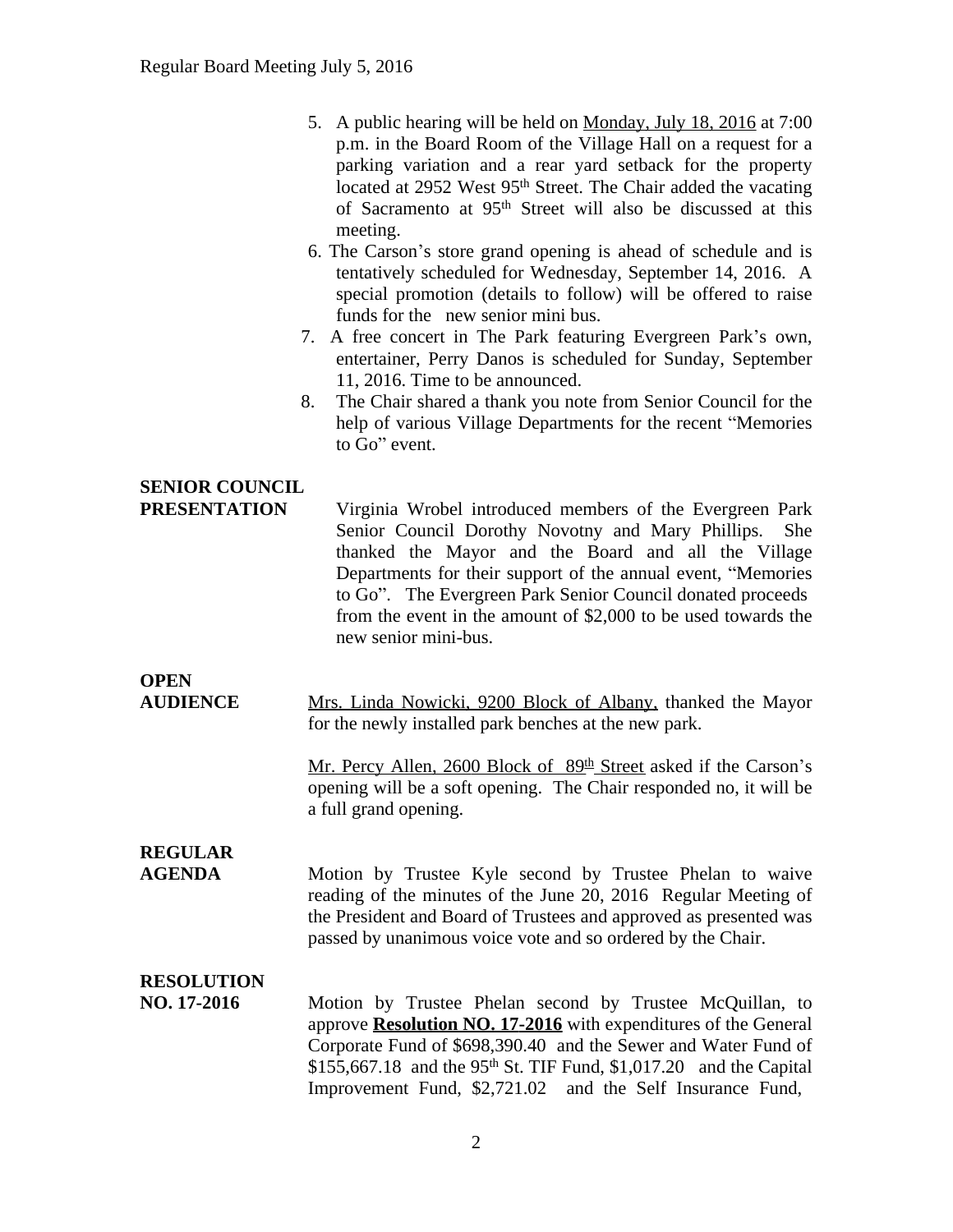\$6,562.56 and the Street Bond Fund, \$1,700.00 for a total of \$866,058.36. Upon roll call, voting YES: Trustees Kyle, Marzullo, McQuillan, McKeown and Phelan; voting NO: NONE. The motion was passed and so ordered by the Chair.

# **VILLAGE COLLECTOR'S**

**REPORT** Motion by Trustee Marzullo second by Trustee McQuillan to accept for file and information the Village Collector's report for **June 2016** in the amount \$1,869,758.69. The motion was passed by unanimous voice vote and so ordered by the Chair.

#### **WATER COLLECTOR'S REPORT**

Motion by Trustee Phelan second by Trustee McKeown to accept for file and information the Water Collector's report for **June 2016** in the amount of \$621,489.28. The motion was passed by unanimous voice vote and so ordered by the Chair.

#### **BUSINESS CERTIFICATES**

Motion by Trustee McQuillan second by Trustee Kyle to approve the business license application for **WOJO'S (NEW OWNER)** to operate a restaurant located at 9851 S. Pulaski Avenue in Evergreen Park. Upon roll call, voting YES: Trustees Marzullo, McQuillan, McKeown, Phelan, and Kyle; voting NO: NONE. The motion was passed and so ordered by the Chair.

# **UPDATE**

**CSX** The Chair gave an update on the CSX railroad ruling by the Federal Surface Transportation Board. The Chair stated sometimes the little guy wins as the STB ruled in favor of the Village of Evergreen Park against CSX. The ruling stated CSX has violated the terms of the original agreement. CSX will be required to submit monthly reports on the Elsdon line and submit detailed explanations of any stoppages and blocked crossings.

> The Chair thanked all those that partnered with the Village including Senator Kirk, Senator Durbin, Congressman Lipinski, State Rep. Kelly Burke, State Senator Bill Cunningham, Rep. Fran Hurley and Alderman Matt O'Shea and Village attorney Joseph Cainkar. The Chair thanked the Evergreen Park Police for their detailed documentation of the prolonged stoppages and the many residents who contacted the STB with individual complaints regarding downed crossing issues.

## **POLICE DEPT.**

**VACANCY** Motion by Marzullo second by Trustee McQuillan to declare (2) two vacancies in the Evergreen Park Police Department due to a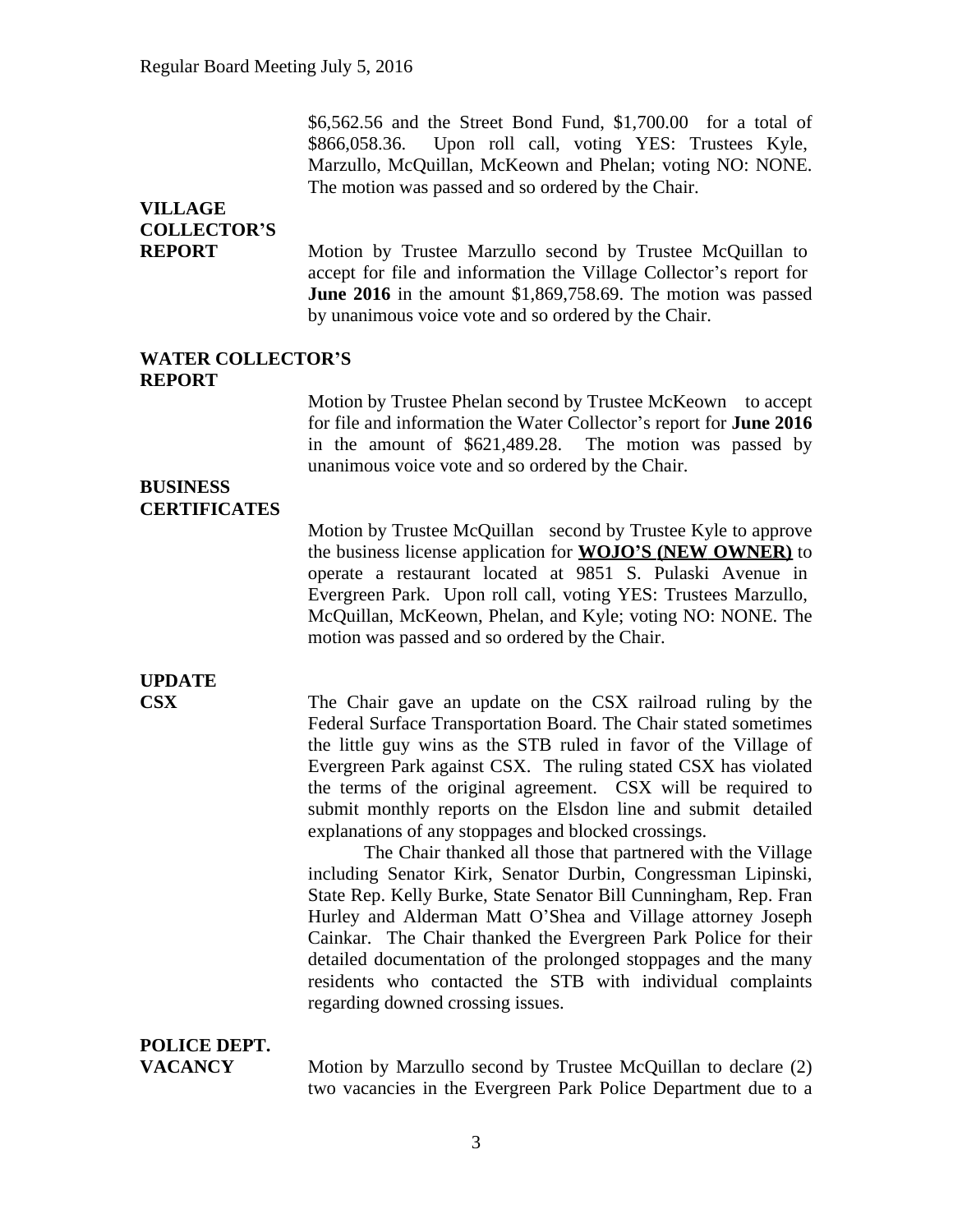retirement and a resignation. Upon roll call, voting YES: Trustees McQuillan, McKeown, Phelan, Kyle and Marzullo; voting NO: NONE. The motion was passed and so ordered by the Chair.

## **POLICE DEPT.**

**HIRING** Motion by Phelan second by Trustee Kyle to approve Police Chief Saunders request to hire (2) two individuals from the May 2nd, 2016 Probationary Patrol Officer Eligibility List. They would be designated replacements for Officer Kent Borden, (resignation) and Officer Paul Radachonski, (retired). Upon roll call, voting YES: Trustees McKeown, Phelan, Kyle, Marzullo and McQuillan; voting NO: NONE. The motion was passed and so ordered by the Chair.

**PD VEHICLE**

**SALE** Motion by Kyle second by Trustee Marzullo to approve Police Chief's Saunders request to sell a 2006 Jeep Grand Cherokee that had been awarded by the DEA as a seized vehicle. Upon roll call, voting YES: Trustees Phelan, Kyle, Marzullo, McQuillan, and McKeown; voting NO: NONE. The motion was passed and so ordered by the Chair.

### **POLICE DEPT. STUDENT INTERNSHIP**

Motion by McQuillan second by Trustee McKeown to approve Police Chief's Saunders request to approve Alexander Herrera to participate in the Evergreen Park Police Department's College Student Internship Program. Upon roll call, voting YES: Trustees Kyle, Marzullo, McQuillan, McKeown and Phelan; voting NO: NONE. The motion was passed and so ordered by the Chair.

**CMAP**

**CONTRIBUTION** Motion by Phelan second by Trustee Marzullo to approve the Mayor's request to the Chicago Metropolitan Agency for Planning contribution in the amount of \$746.38. The Chair noted this is a worthwhile organization used by the Southwest Conference of Mayors on a regular basis. Upon roll call, voting YES: Trustees Marzullo, McQuillan, McKeown, Phelan and Kyle; voting NO: NONE. The motion was passed and so ordered by the Chair.

**SXU**

**COUGAR RUN** Motion by McKeown second by Trustee Kyle to approve the request from Saint Xavier University to hold their annual Cougar Run on Saturday, October 8, 2016. Upon roll call, voting YES: Trustees McQuillan, McKeown, Phelan, Kyle and Marzullo;